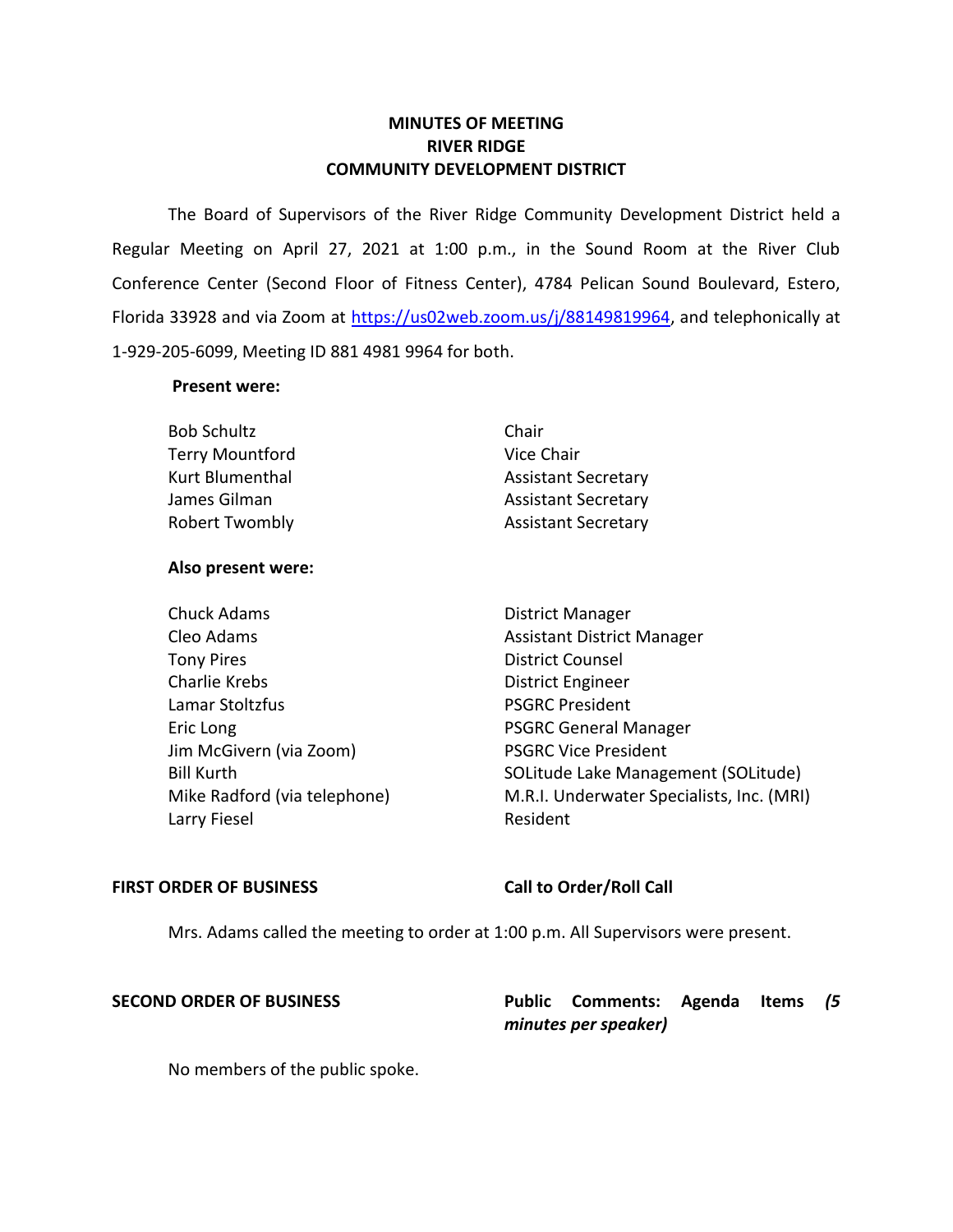# • **Status of Lake H1-B**

Mr. Kurth reported the following:

 $\triangleright$  A letter was sent detailing the steps taken to treat Lake H1-B.

 ➢ Lake H1-B: Testing was comprised of several parameters and indicated that the total phosphorus levels were low, which was perplexing as it is typically the main driver and side affect of bacteria algae in the lake.

 $\triangleright$  As the materials being used and the rate of growth are not having the desired results, a meeting with a new manufacturer would be scheduled to discuss a new product, once the total lake water analysis test results are received. Upon receipt of the test results, Board Members should submit their questions to Mrs. Adams. Mr. Kurth would notify Mrs. Adams of any relevant information and she would distribute it to the Board before the next meeting.

 $\triangleright$  Weekly inspection of the nano-bubbler systems was ongoing.

 $\triangleright$  The intake for the bacteria was changed to ensure it is efficient and the aeration system was evaluated to ensure the system is functioning properly. An aggressive treatment protocol was being implemented and another aggressive application was scheduled for tomorrow.

Mr. Kurth responded to questions, as follows:

 ➢ Regarding what is unusual about the lakes, Lakes H1-C, H1-A and Lake H1-B in the drainage system are isolated from the others, with Lake H1-B being the most problematic. There is no known reason for the outbreak.

 $\triangleright$  The seasonality is responsible for the outbreak and growth; algae growth is expected during longer days. Despite various treatments to the lake they have not been able to get to the bottom of the issue. The goal is to find a way to stop algae growth.

 with Lake H1-B, additional sampling included pulling muck samples to see what nutrients are in the muck. This information would be shared with the outside company. ➢ Regarding whether SOLitude checked the bottom of the other lakes to compare them

 **Financing Versus "Pay as you Go" FOURTH ORDER OF BUSINESS Continued Discussion: Two-Phase 5-Year**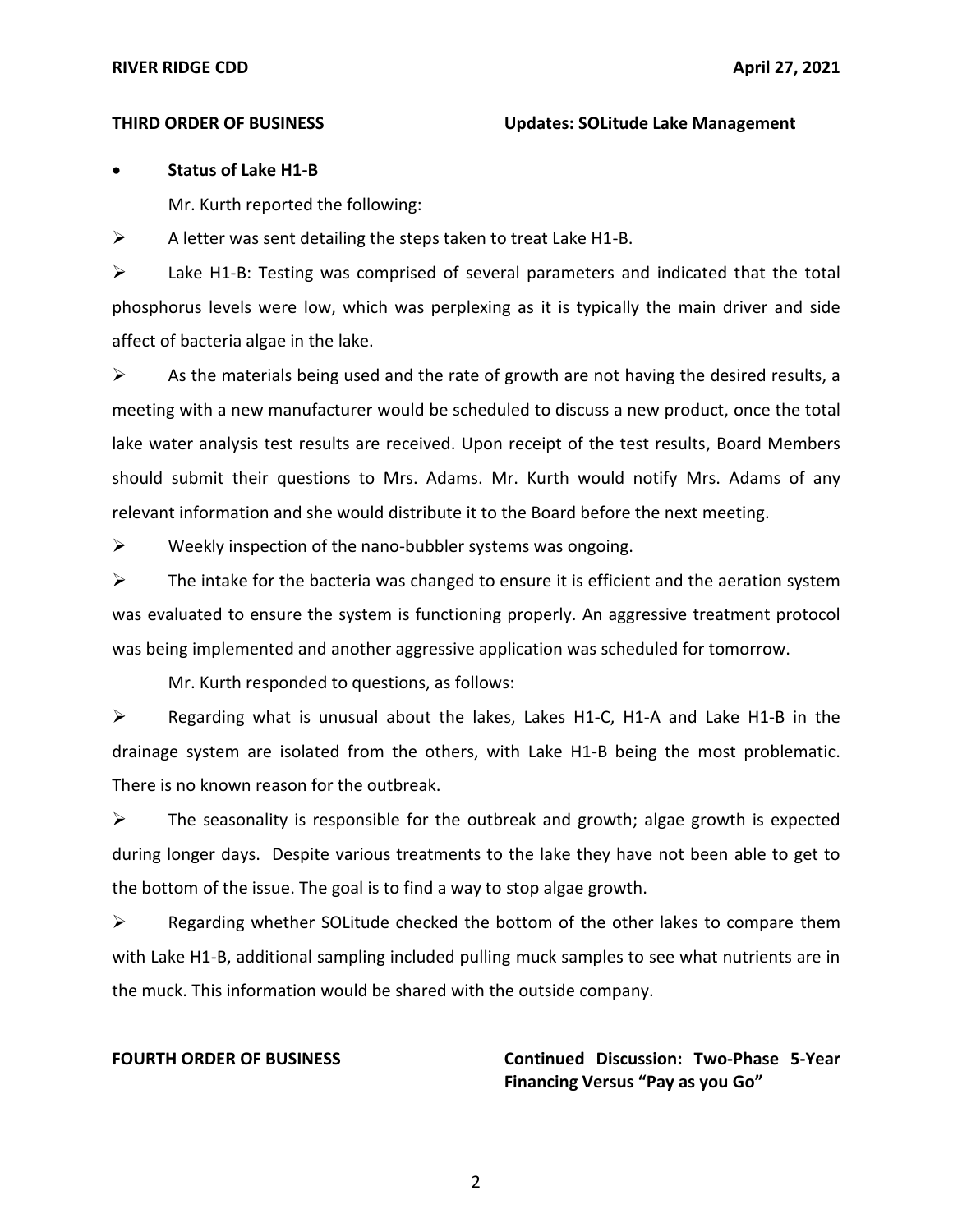Mr. Schultz gave an overview of the items discussed at the PSGRC Workshop, at which Mr. Long provided a detailed report of the upcoming projects and estimated costs and explained the financing plans. He conveyed the Board Members' responses; some did not see a need for certain projects and some thought the CDD, not PSGRC, is responsible for certain projects. After the Workshop, he and Mr. Adams discussed the concerns presented and determined that the focus should be on the first seven projects and defer the next seven projects. They discussed financing, the impact on the annual budget and the cost per door; the projects and associated costs would be included in the proposed Fiscal Year 2022 budget that would be presented at the next meeting.

## **A. Updated CIP**

This item was included for informational purposes.

## **B. Term Sheet – Synovus Bank**

This item was presented following Item 4C.

## **C. "Pay as you Go" Analysis**

 Mr. Adams presented the Long Range Planning Schedule, which included assessment amounts per unit. Although the updated proposal from MAJ was significantly less than anticipated, he recommended keeping the paver project amount as is. Mr. Mountford's email request to consider adding an additional infrastructure item to the schedule was displayed. Mr. Mountford discussed the need to replace existing fencing and install new fencing in areas along the outside border at Williams Road, for security and sound buffering purposes because of the City's plan to change the traffic direction, which would cause more issues. If asked, he preferred doing this project rather than the paver project.

 Eric Long stated that repairs to the existing fence would be completed today and that, as part of the Phase 2 Long Range Planning Schedule, Mr. Krebs included replacement of the fence from Williams Road to the Southern Hills Section with one similar to the Meadows, at a cost of \$230,000, in 2026, and keeping the existing chain-link fence from the entrance of Williams Road to West Bay. Discussion ensued regarding building a higher fence and planting vegetation on both sides of the fence. A Board Member suggested that Mr. Long take this into consideration while the multi-use path is being considered.

3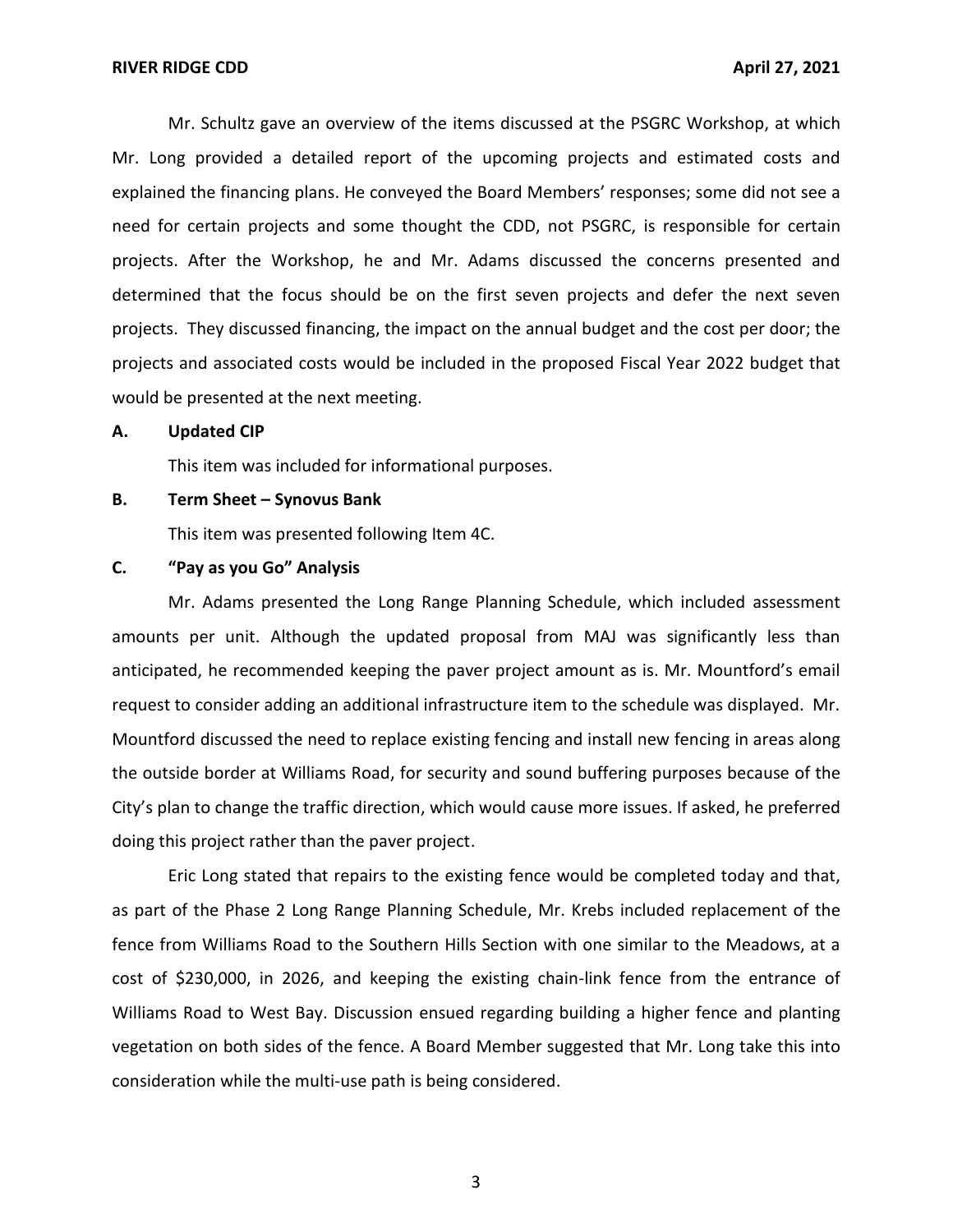Mr. Long discussed the PSGRC forming a Committee to review implementing a multi-use path circling the community, for which Mr. Krebs provided input on the District's infrastructure being obtained, landscaping plans were being reviewed and the cost of certain areas would be existing sidewalk with the Village and sharing the costs, as the Village plans to install walking paths along every roadway within the Village, or keeping the path within the District's boundaries, which requires adding another fence and landscaping. and various constraints; a path along Williams Road was being considered. Proposals were shared by the District. Discussion continued about whether to discuss potentially expanding the

 Although the soft costs for the chemical injections, electrical hook up to the units was not included in the MRI proposal, Mr. Adams believed the proposal would cover those costs.

## ▪ **Term Sheet – Synovus Bank**

## **This item, previously Item 4B, was presented out of order.**

 Mr. Blumenthal stated they would need to revise the Agreement to increase the loan amount to include the paver project, if the PSGRC approves it, and extend the due date to March 31, 2022. He asked Mr. Stoltzfus if the Club was amenable to the revised terms. Mr. Stoltzfus could not speak on behalf of the Board, but discussed conversations about PSGRC's available line of credit, membership increasing and delayed revenues in November.

 **On MOTION by Mr. Blumenthal and seconded by Mr. Schultz, with all in favor, authorizing Staff to proceed with Phase II of the Paver Project and the First Phase of the Long Range Planning Projects, on a "Pay as you Go" funding approach, was approved.** 

 **On MOTION by Mr. Blumenthal and seconded by Mr. Schultz, with all in favor, amending the existing Funding Reimbursement Agreement to include the Phase II Paver Project and \$238,000 cost and extend the due date from October 31, 2021 to March 31, 2022, was approved.** 

 The proposed Fiscal Year 2022 budget would include this new budget line item and revenue collections. Staff would include a narrative in the assessment increase notices to residents within Pelican Sound. Mr. Adams suggested noticing the assessment increase amount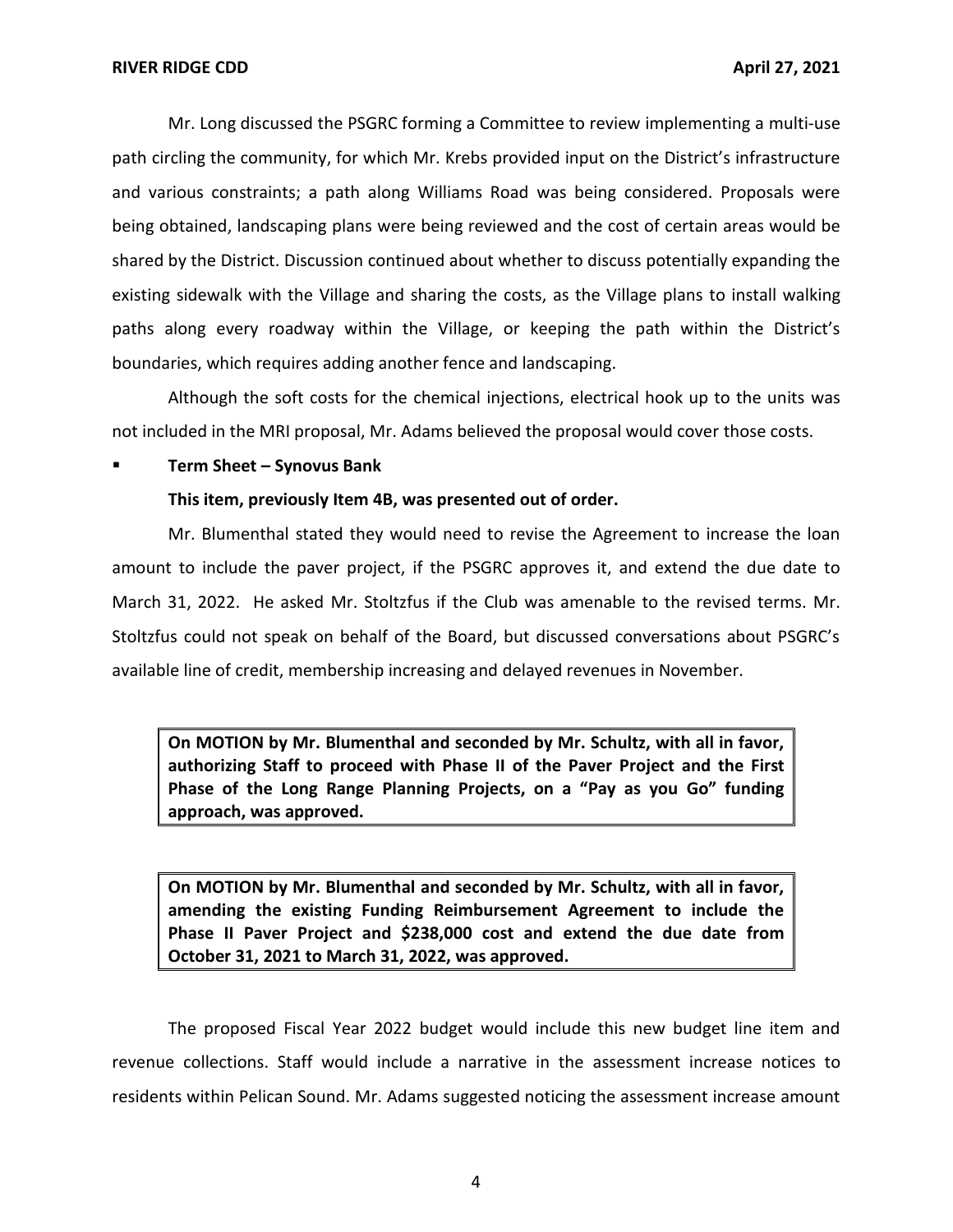higher than necessary to avoid sending additional notices the following year, should assessments increase the following year.

 4' chain-link fence and heavily landscaping each side similar to The Brooks, a concrete fence or a 6' or 8' decorative vinyl fence like the one that Fiddler's Creek installed after a hurricane damaged its concrete wall, which is very cost effective. Mr. Long would provide an updated Executive Summary Report including the fence project to Mr. Adams to send with the notices to Mr. Mountford asked to move the 8' decorative fence project up to the Fiscal Year 2025 Capital Improvement Projects (CIP) List. Mr. Adams offered several fencing options, including a residents.

 **On MOTION by Mr. Blumenthal and seconded by Mr. Schultz, with all in favor, adding the fence line project, in the amount of \$235,000, to the Long Range Projects List and moving the project and funding up from Fiscal Year 2026 to Fiscal Year 2025, was approved** 

 A Board Member asked Mr. Adams to provide the cost for the Hammock Green HOA's portion of the Phase II paver project. Mr. Krebs would obtain square foot mobilization charges and determine the cost split.

 **FIFTH ORDER OF BUSINESS Consideration of Community Irrigation Facilities Major Capital Advance Funding Reimbursement Agreement with the Pelican Sound Golf and River Club, Inc.** 

- **A. MAJ Contracting, Inc., Bid – Pelican Sound Boulevard Round-About Replacement – Corkscrew Entrance at Pelican Sound Boulevard**
- **B. MAJ Contracting, Inc., Bid – Remove Asphalt and Install New Pavers – Hammock Greens Entrance**

These items were addressed and approved during the Fourth Order of Business.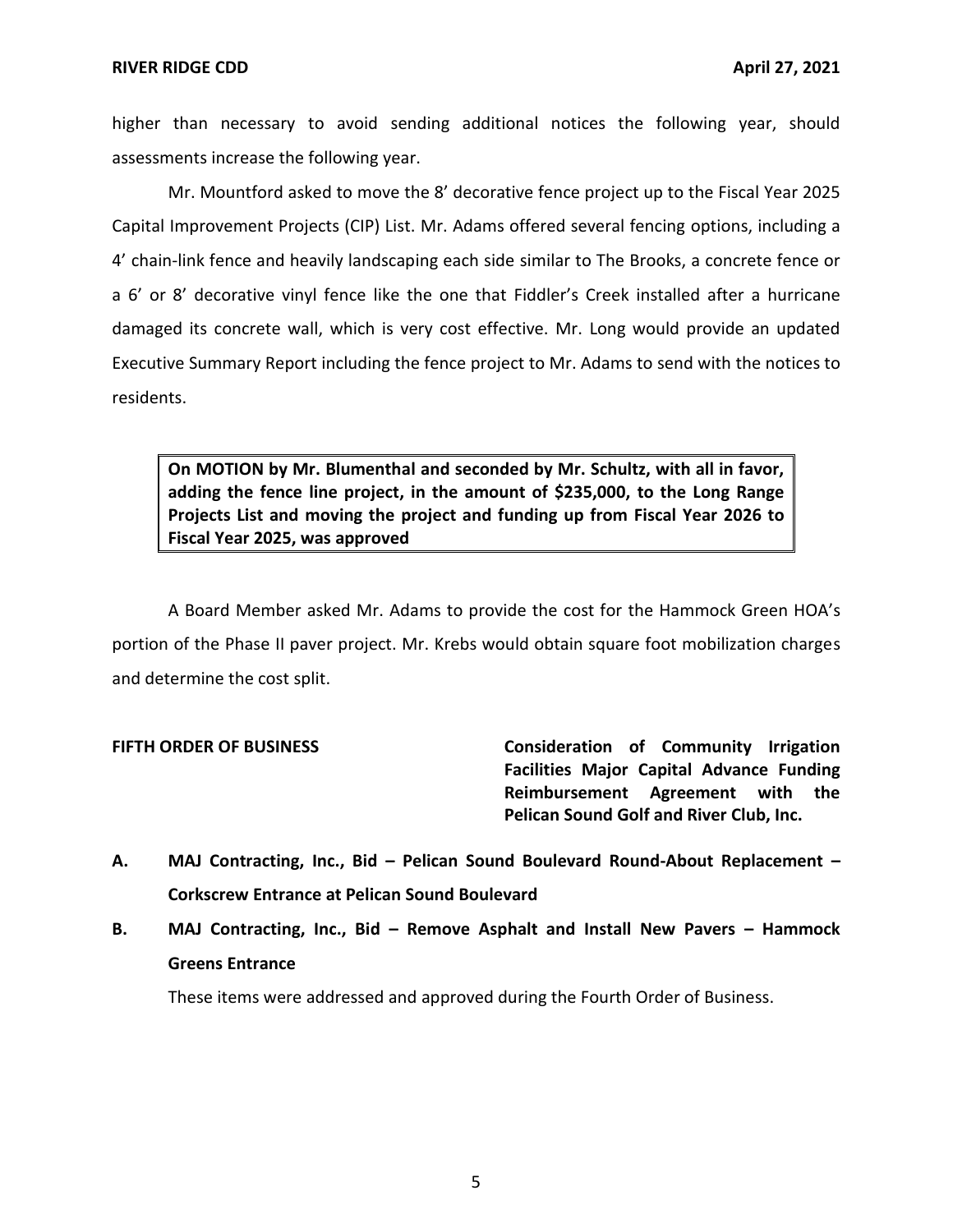**SIXTH ORDER OF BUSINESS Consideration of M.R.I. Underwater Specialists, Inc., M.R.I. Inspection, LLC Proposals and Drainage Inspection Report** 

- **A. Estimate #2642 – Drainage Cleaning – 25% or More**
- **B. Estimate #2643 – Drainage Cleaning – 35% or More**

## **C. Estimate #2644 – Drainage Cleaning – 50% or More**

 Mrs. Adams presented the MRI drainage cleaning estimates listed above and noted that inspections were completed in the spring after the oak tree leaves had fallen and prior to the using contingency funds for the project, which resulted in correcting an error in the Fiscal Year 2021 Operations Financial Impact Analysis Report that was distributed during the meeting. rainy season. She discussed the Board approving proposals for 35% blockage or higher and

## **D. Drainage Inspection Report**

The annual Drainage Inspection Report was provided for informational purposes.

 Regarding the types of landscape materials and items built up in the system, Mr. Radford stated items include sediment, typically consisting of sand, pine and cypress mulch, grass clippings, leaves, mud, doggy bags, etc.

 Discussion ensued regarding the amount of build up since the last cleaning, multiple causes of build up due to street sweepers, residents cleaning driveways and landscapers blowing materials into the system.

 Mr. Radford stated that, if approved today, the project would be added to the schedule and work would commence three weeks from today. He noted the District would not be able to maintain the system on a yearly basis, due to the abundance of oak trees in this community. The goal is to keep everything flowing to prevent backup. Mrs. Adams would review the GIS map to determine catch basins P-142 and P-143 are on the list to be cleaned by MRI. Discussion ensued regarding the amount of debris left if cleaned after the rainy season.

 **On MOTION by Mr. Twombly and seconded by Mr. Mountford, with all in favor, the M.R.I. Inspection, LLC Proposal, Estimate #2642 – Drainage Cleaning – 25% or More, in the amount of \$46,300, was approved.**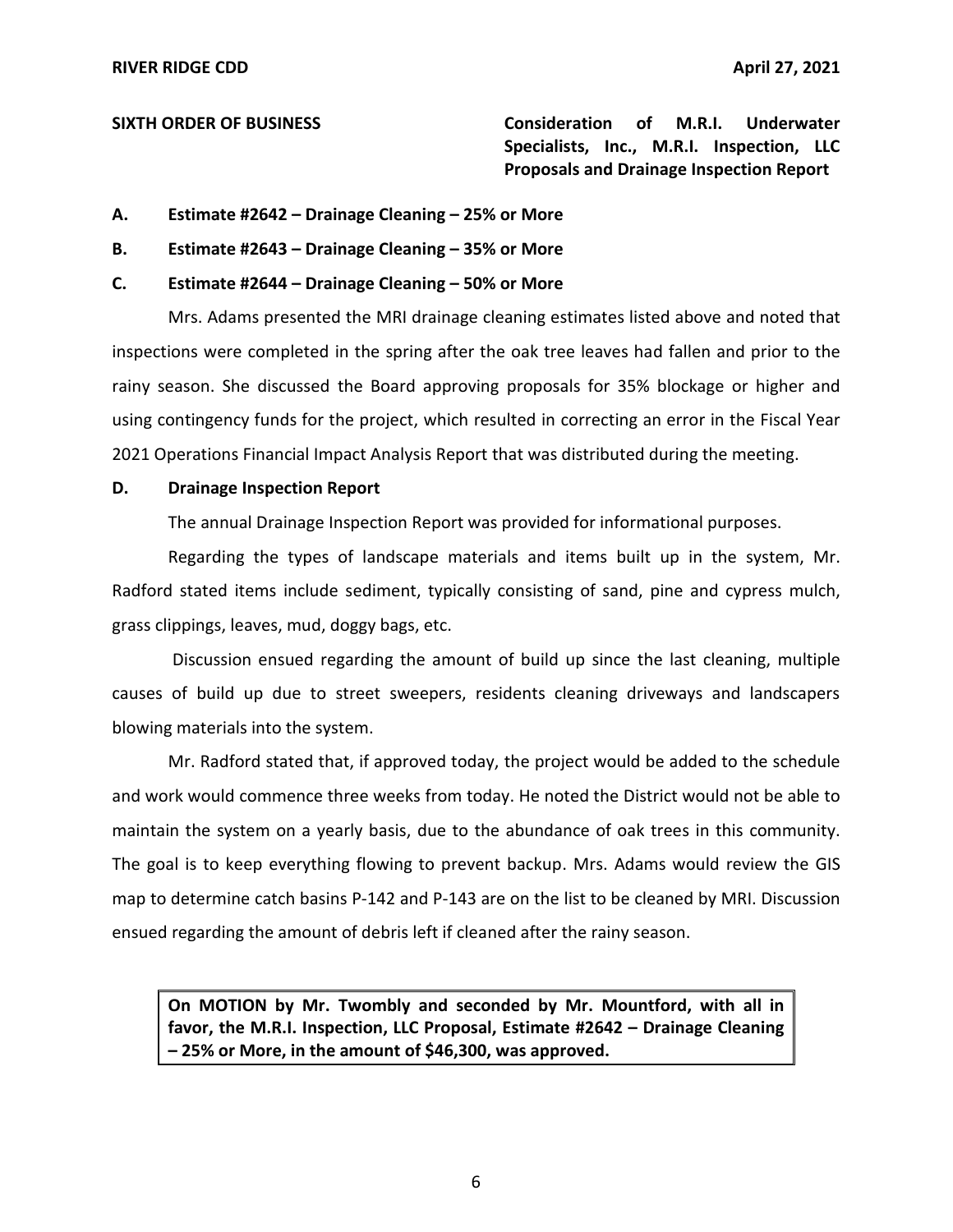Regarding buried structures, Mrs. Adams stated that MRI did not recommend cleaning them, as the one approved several years ago required them to dig 3' down and it was clean.

## **Acceptance Statements as of March 31, 2021 SEVENTH ORDER OF BUSINESS Acceptance of Unaudited Financial**

 Mrs. Adams presented the Unaudited Financial Statements as of March 31, 2021. Mr. Adams would prepare an invoice for the Hammock Greens Phase II paver repair project to send it to Mr. Long. The financials were accepted.

# **EIGHTH ORDER OF BUSINESS Consideration of March 23, 2021 Regular Meeting Minutes**

Mrs. Adams presented the March 23, 2021 Regular Meeting Minutes.

The following changes were made:

Line 150: Change "NVRs" to "Pelican Sound Board Workshop"

Line 160: Change "a workshop" to "the Pelican Sound Workshop"

New Line before Line 26: Insert "Lamar Stoltzfus" and "PSGRC Vice President"

Line 26: Change "McGavin" to "McGivern"

Line 225: Change "Raft" to "Craft"

# **On MOTION by Mr. Blumenthal and seconded by Mr. Gilman, with all in favor, the March 23, 2021 Regular Meeting Minutes, as amended, were approved.**

# • **Active Action and Agenda Items**

Items 5, 8, 9, 10, 13-18 and 20 through 24, were completed.

Items 6, 7, 8 and 25 were discussed and the list was updated to reflect further action.

## **NINTH ORDER OF BUSINESS** Staff Reports

 **A. District Counsel:** *Woodward Pires & Lombardo, P.A.*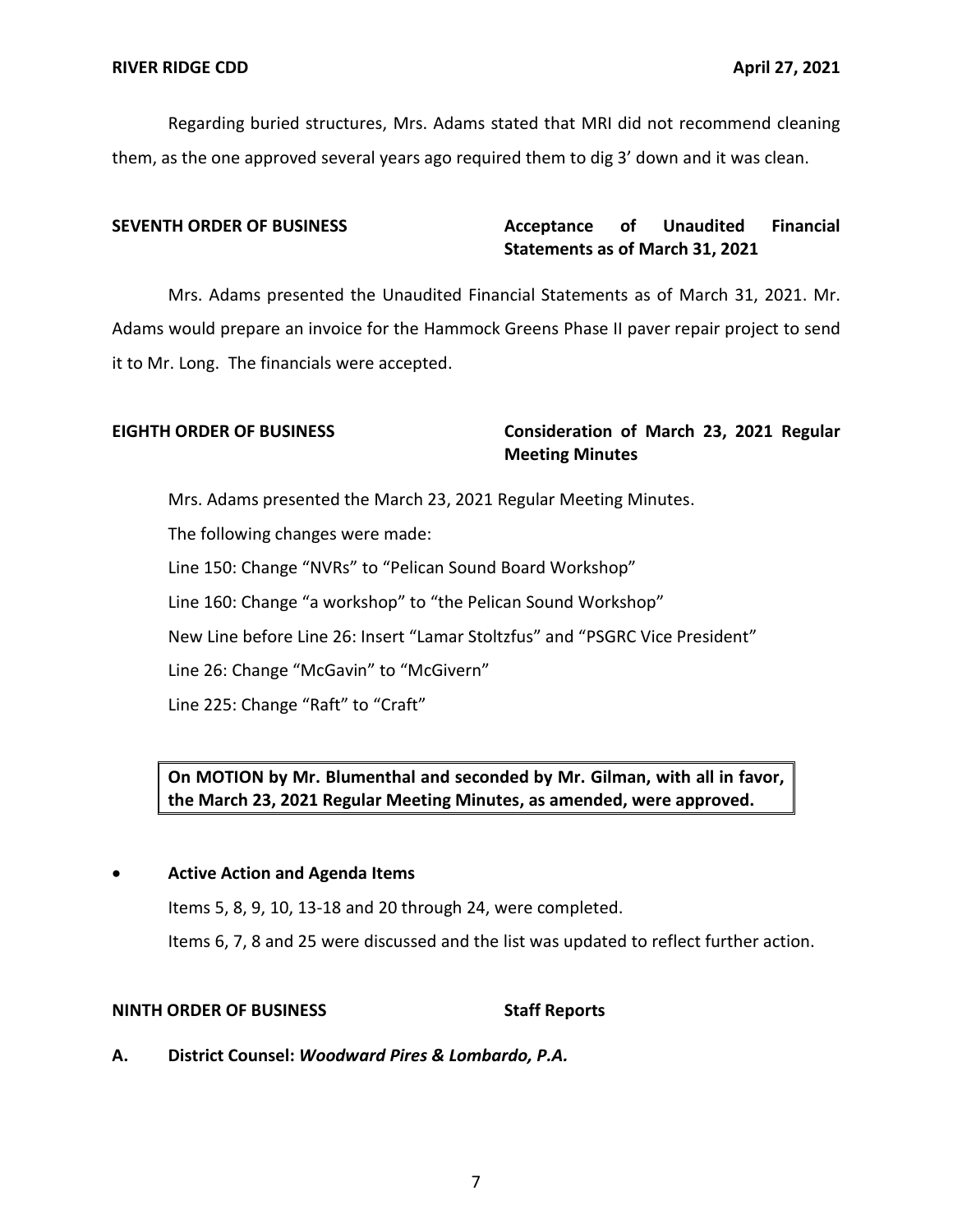A response from the Village of Estero was pending. An unknown speaker noted five new sampling stations on the river were approved.

## **B. District Engineer:** *Hole Montes, Inc.*

Mr. Krebs would continue assisting Mr. Long.

# **C. District Manager:** *Wrathell, Hunt and Associates, LLC*

## **I. Key Activity Dates**

The Key Activity Dates list was provided for informational purposes.

The April Field Operations Report was provided for informational purposes.

# **II. 1,454 Registered Voters in District as of April 15, 2021**

There were 1,454 registered voters residing within the District as of April 15, 2021.

# **III. NEXT MEETING DATE: May 25, 2021 at 1:00 P.M.**

## • **QUORUM CHECK**

 Supervisors Gilman, Blumenthal, Mountford and Twombly confirmed their attendance at the May 25, 2021 meeting. Mr. Schultz would attend via telephone.

## and  **Comments** *(5 minutes per speaker***) TENTH ORDER OF BUSINESS Supervisors' Requests and Public**

There being no Supervisors' request, the next item followed.

No members of the public spoke.

# **ELEVENTH ORDER OF BUSINESS Adjournment**

There being nothing further to discuss, the meeting adjourned.

 **On MOTION by Mr. Blumenthal and seconded by Mr. Twombly, with all in favor, the meeting adjourned at 2:44 p.m.** 

# [SIGNATURES APPEAR ON THE FOLLOWING PAGE]